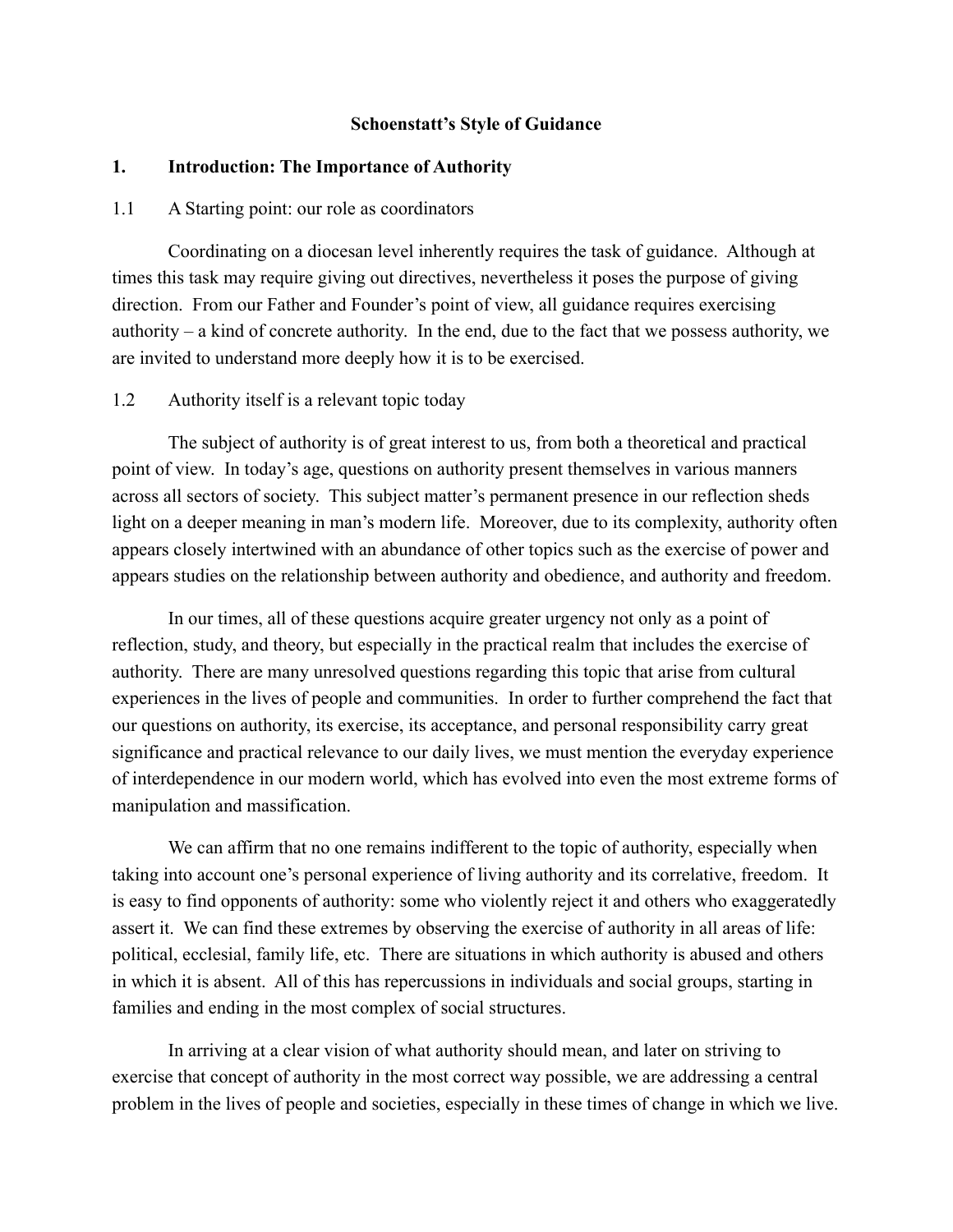### 1.3 The importance of authority in Schoenstatt

 For Fr. Kentenich, the theory and practice of authority is a key subject. This conviction of Fr. Kentenich arises out of his own life experience. During Schoenstatt's beginnings he confronted the problem of authority when he accepted the position of Spiritual Director in the Palottine Seminary and found himself in the midst of the students' rebellion against their superiors, which he eventually overcame through the influence of his pedagogic action. Years later he underwent a long, painful confrontation with National Socialism, a regiment that was known for its abuse of power. Later on, during the time of his exile in Milwaukee, he had to painfully submit himself in obedience to ecclesial authority which was carried out with great deficiencies. It was precisely his conception and way of exercising authority which manifest one of the principal motives for which the Holy See separated him from his Work, sending him into exile.

 Fr. Kentenich was convinced that we are in the midst of a period of transition in world history and that in such a time the formation of a new kind of man and community is fundamental. Schoenstatt is called to renew family, to renew the Church and society, a task in which the praxis of authority is central. The relationship between the person and the community, a central aspect of our modern predicament, can be resolved in various ways according to how authority is conceived and exercised. Authority is the first and foremost agent by which values and anti-values can be transmitted. It is the rallying-point around which attachments are created which can either build-up or tear-down a community.

 The solidity of these attachments – a person's deep rootedness in the life and objectives of the community, a feeling of belonging to something in common, and creative participation in the life of the community – arise from and depend greatly on the one who holds the authority. This is true for any kind of authority and any kind of community.

### **2. Exercising Authority**

2.1 Our Father and Founder's way of acting and the principal of guidance in Schoenstatt

 Our Father develops a pedagogic course of action that goes to work consolidating, expanding, and diversifying the life of the Family that is recognized as such by his presence as father. Without constantly having to invoke legal norms, without impositions or coercion, without applying rules or insisting in his own rights as Father, he is the personal core and example of moral authority to the Family. He inspires and guides its life, awakening communion and active participation in all of its members with his service. The way he exercises his authority becomes an irrefutable testimony to the beneficial influence of authority when it is lived in the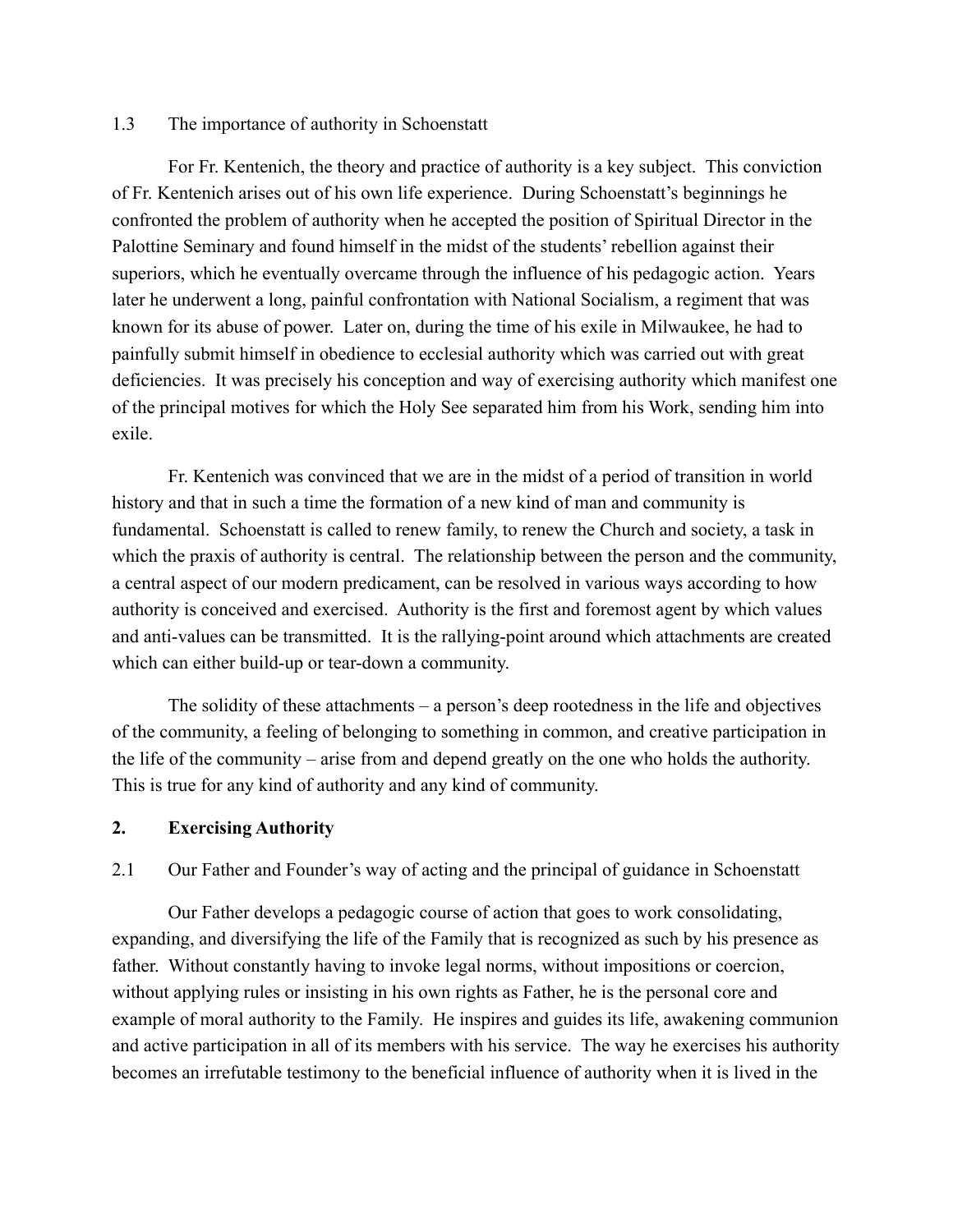Gospel spirit, as well as a sharp criticism of the abuses and deformations of power, responsible for so many conflicts and so much personal and social harm.

 Our Father uses Divine Authority as a model, letting himself be guided by the way in which God guides the world. While he certainly considers the psychological and social implications of authority, he does not forget its functional and moral roles. However, he extrapolates it all from an attentive reading of the order willed by God. Each aspect is integrated into an overarching synthesis founded in the following of the divine will as it is manifested in creation and redemption. Therefore, his theological perspective comes first, and all other perspectives are derived from this one.

 Fr. Kentenich arrives at a synthesis in his faith-filled interpretation of authority, which he formulates using the following axiom: "We affirm the principle of authority and we exercise it democratically." In Schoenstatt we define this axiom as the "Principle of Guidance" or the "Principle of Governing." We must analyze two aspects of this principle because they will give us a valuable orientation to the exercise of authority.

#### 2.2 We affirm the principle of authority

 Based on his experience and reflection on God's will expressed in the order of being, Fr. Kentenich arrived at the conclusion that the existence of a clearly-defined, strong authority is important in every community. Every community needs a central figure that possesses clearlydefined powers to exercise his authority, an authority that does not exist for its own selfaffirmation, but to serve others so that the community which it serves may have more life.

 This vision runs contrary to many peoples' opinions, especially to the general sentiment that authority is oppressive, that it should be extremely limited, and that it must be accepted as a lesser evil, all opinions which lead people to believe that it is better not to have authority.

 Fr. Kentenich, on the other hand, believes that authority is important in principle – authority that acts and that lets itself be known – authority which is present and strong because only then it can respond to God's desired model, a model which is written in God himself in the Holy Trinity. The order of creation discovers its fullness when it becomes like God. God is a community with authority. In God the three persons are equal, but there exists one who comes first with rightful primacy, He who is the source of life for the other persons: the Father. Jesus Christ came to reveal this reality to us. His entire life and message refer to the Father. His childlike obedience to the Father and his faithful dependence on the will of the Father, which permit him to fulfill his mission to set humanity free from slavery to sin, leave us with a clear orientation and directions: the commandment to love God and our neighbor. To love God implies the permanent search for his will, which leads to the true freedom of the children of God.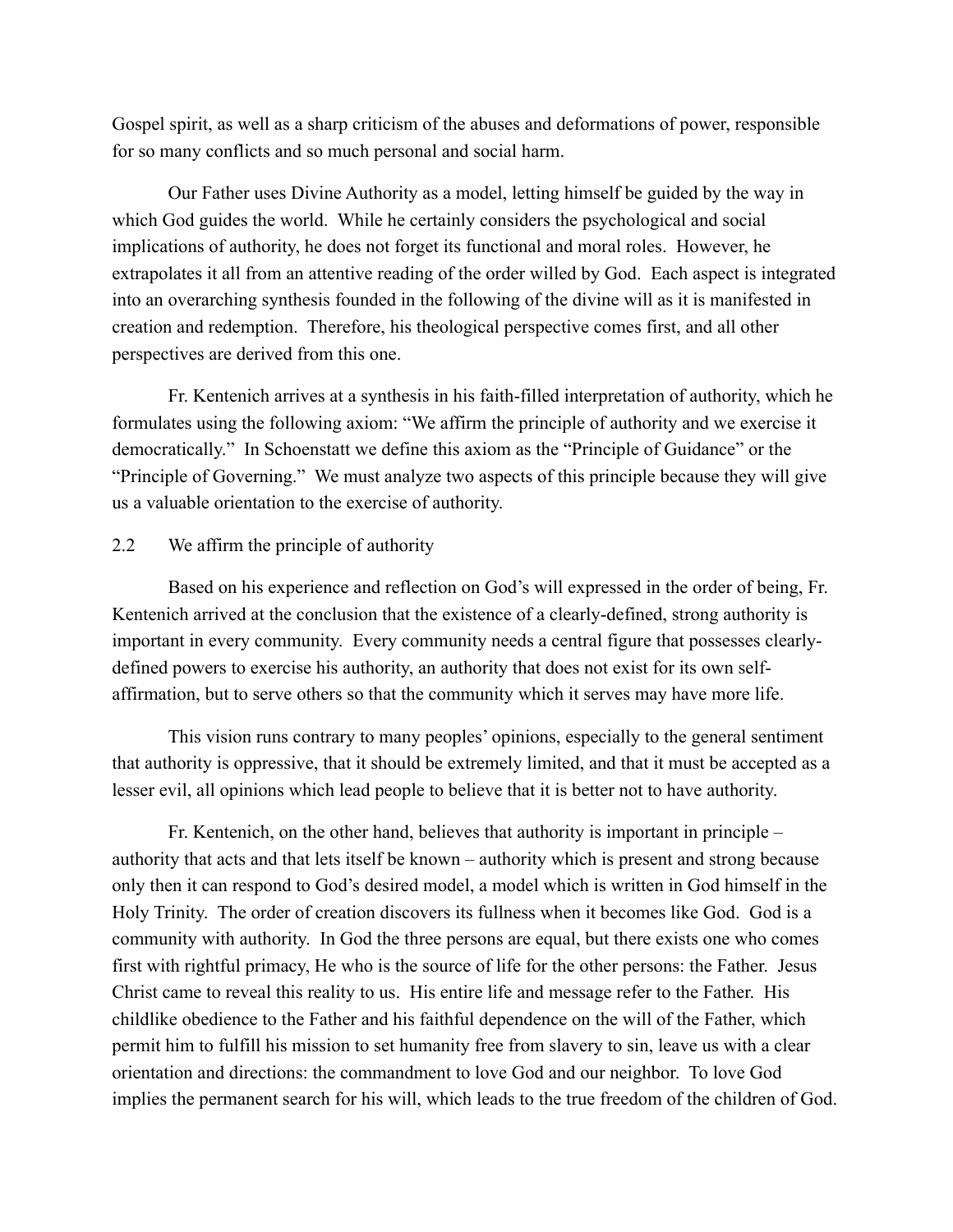When we accept the image of God revealed to us by Christ, in which we come to know the authority of the Father and its centrality to the existence of life, we affirm the notion that a community with a strong authority is more perfect than one which lacks authority, since the service which that authority should render is indispensible for the growth and development of that community. Without an authority that guarantees humanism, brotherhood, and equality, no human group can subsist or reach maturity.

 The image of God contains a model, an ideal, which Fr. Kentenich embraces and applies, thus affirming the importance of authority. A new social order is needed, one in which there is a strong authority. The strength of that authority does not exist in order to oppress, but to serve life. It is a strength which serves. Therefore we should not fear a strong authority, because if it is strong in order to better serve, then the stronger the better. This is very different from an authority which is strong and uses that strength to crush or oppress others.

 Fr. Kentenich affirms that authority is an idea willed by God and that we cannot solve social problems by escaping authority and trying to mutilate it, but rather by affirming authority as God wills it.

 Man, created in the image and likeness of God and made a child of God in Jesus, is called to exercise dominion over all things, over himself, and over history in God's name. God has summoned man to take part in governing the world. God has delegated his fatherly authority to him in order that he may exercise it for the good of all men and creation.

 Not only has God created the world and entrusted it to man's care, but he also intervenes in history and guides the world to carry it into its fullness of glory. Since God works in the world through free secondary causes, he also guides the world through man. God relates to us through people who manifest his love. God transfers something of his reality to his people, and they are images or reflections of God's perfections. God's authority comes to us through those who reflect Him: in the first place, fathers, but also all those who hold some kind of legitimate authority. The conflict arises when the authority does not adequately reflect God, to the detriment of the religious experience.

 Secondary causes are not only God's way of relating to us, but also mark our way back to Him. God guides us through them. It is His will that we receive them, turn them into objects of our love, and use them as the best path back to Him. All of those intermediaries are instruments of God. Without neglecting the personal, direct relationship of each person with God and of God with each person, it is necessary to clarify the importance and need for the function that secondary causes play as God's instruments, especially when a relationship of authority is in question. When working within the realm of their competence, authorities allow us to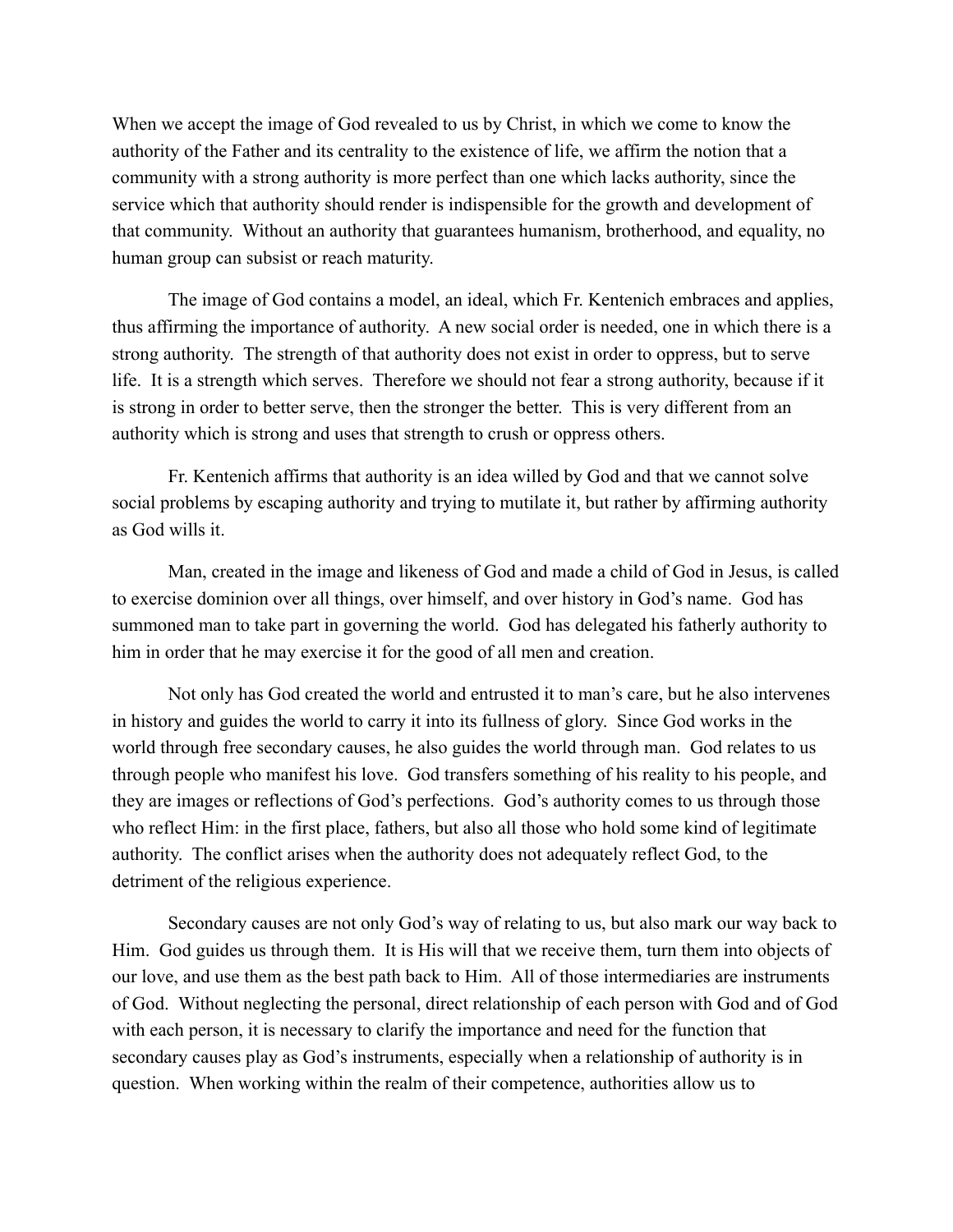experience God's governing presence in a concrete way because they are intermediaries and help us to know and follow the divine will. In short, to obey God's instrument is to comply with the will of God himself.

 This does not mean that we will always, in every circumstance, view authority as legitimized by the authority of God. We cannot neglect the abuse of power which marks the history of so many people and nations. Sin also ruptured the harmony that God created in this area of human life. Therefore, human authority is always a relative authority: it is always refers back to divine sovereignty.

### 2.3 We exercise authority democratically

 The principle of guidance according to Fr. Kentenich has a second aspect, which refers to the way in which authority is exercised or applied: It is applied democratically.

 This does not mean that we accept authority "in theory" while in reality we work in some other way. If on the one hand we affirm the importance of a recognized authority who acts correspondingly in his respective community, then on the other hand we must accentuate the democratic dimension of authority in the way it is exercised. This does not mean that we are referring specifically to a democratically-organized national political system, but to the very meaning of authority. Authority is democratic when it serves life. The meaning of authority is to serve life. The primary function of an authority is to help those who are entrusted to it to develop and grow. There is a direct relationship between peoples' growth and their active and free participation in the life of the community. When a member of a community (family, business, organization, etc.) stops participating as an object and becomes a subject, that is to say, when he or she feels called and is permitted to freely contribute his or her originality to the community, then the community and the person both grow.

 Authority exists in order to foster, stimulate, channel, enrich, and encourage the communion and participation of all members. This "constituent phenomenon" depends in great part on the authority of the leader. A group needs a clear authority to be transformed from a disconnected array of people into a community, through the strength of the bonds formed in their mutual objectives and the members that enact them. This is when the group becomes an interpersonal nucleus. The democratic exercise of authority is oriented around these two central concepts and attitudes: service and life.

 Service, as a fatherly attitude, represents the driving force of authority, understood as moral or inner authority. Inner or moral authority is based on the coherence of the life of the person in charge. It demands a permanent effort to incarnate the values which one desires to transmit. Fr. Kentenich viewed external authority as being closely linked to inner authority. One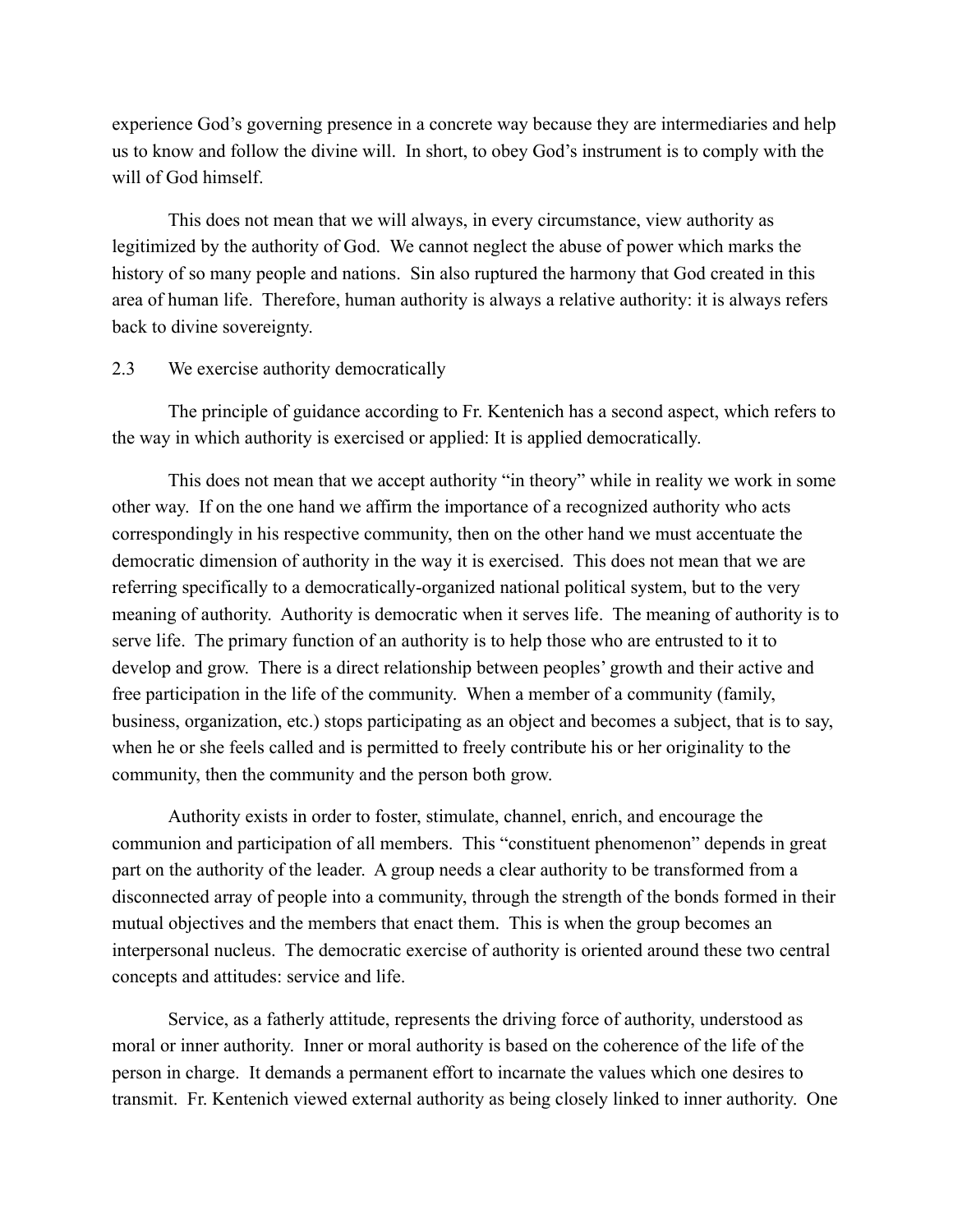is an effect of the other. Therefore, moral authority is the foundation for every external charge of authority or task of guidance. Service to another's life is the full realization of the one's authority and puts it into practice. That service will be fruitful if it is founded on moral authority and if it orients itself by the real lives of those whom it is called to guide. Therefore, authority will be strong if it is based on inner moral authority and if it projects itself through disinterested service to those entrusted to it.

 The democratic aspect of Fr. Kentenich's conception of how authority is to be exercised comes in with the reference to life and to the freedom of those whom the authority is called to serve. It is what allows paternal authority to realize its task, since, according to Fr. Kentenich, fatherly authority is, by definition, author of life. He always refers to this definition of authority based on its Latin root: "*auctor esse*", which means to be author or creator of life in each person. With this he defines the deepest root of authority as being a synonym of the Divine Fatherhood. Authority exists and is important because it is at the service of the growth of the life of those entrusted to it. In God we see the Father who possesses indisputable rights and the sum of all powers, but he uses them to awaken and favor the freedom of his sons. Where there is freedom there is co-responsibility, initiative, and creativity. In short, there is life. Just as Christ defines his mission as: "I came so that they might have life and have it more abundantly" (Jn 10:10).

 To conclude this reflection, we can also make reference to the intimate relationship between authority and freedom. Freedom is the road which allows me to search for happiness. To achieve it, I must attach myself to those realities which bring me happiness. Freedom is my capacity to opt for those realities, my capacity to unite myself to them, to commit myself. From the Christian perspective, freedom consists of binding oneself with all his heart's strength to the will of the Father in heaven. His will is that we have life in abundance. Upon achieving his will, we will reach happiness since He wants what is good for his children. His will manifests itself, among other things, through the authority of his representatives, those who are reflections of his fatherly authority on earth. To obey, within the field of their competence, those who have legitimately received the task of guiding others, is the same as obeying God to us. God speaks through secondary causes. This is how we verify that there is an intimate relationship between authority and obedience, between obedience and freedom, and therefore between authority and freedom.

 Christians conquer their freedom in the measure in which they obey God. This is why, for the Christian, obedience and freedom do not oppose each other, as long as it is obedience to God. Freedom searches for happiness and happiness lies in fulfilling the will of God. To obey and to reach the goal which freedom seeks are one and the same.

### **3. The Laws of Guidance**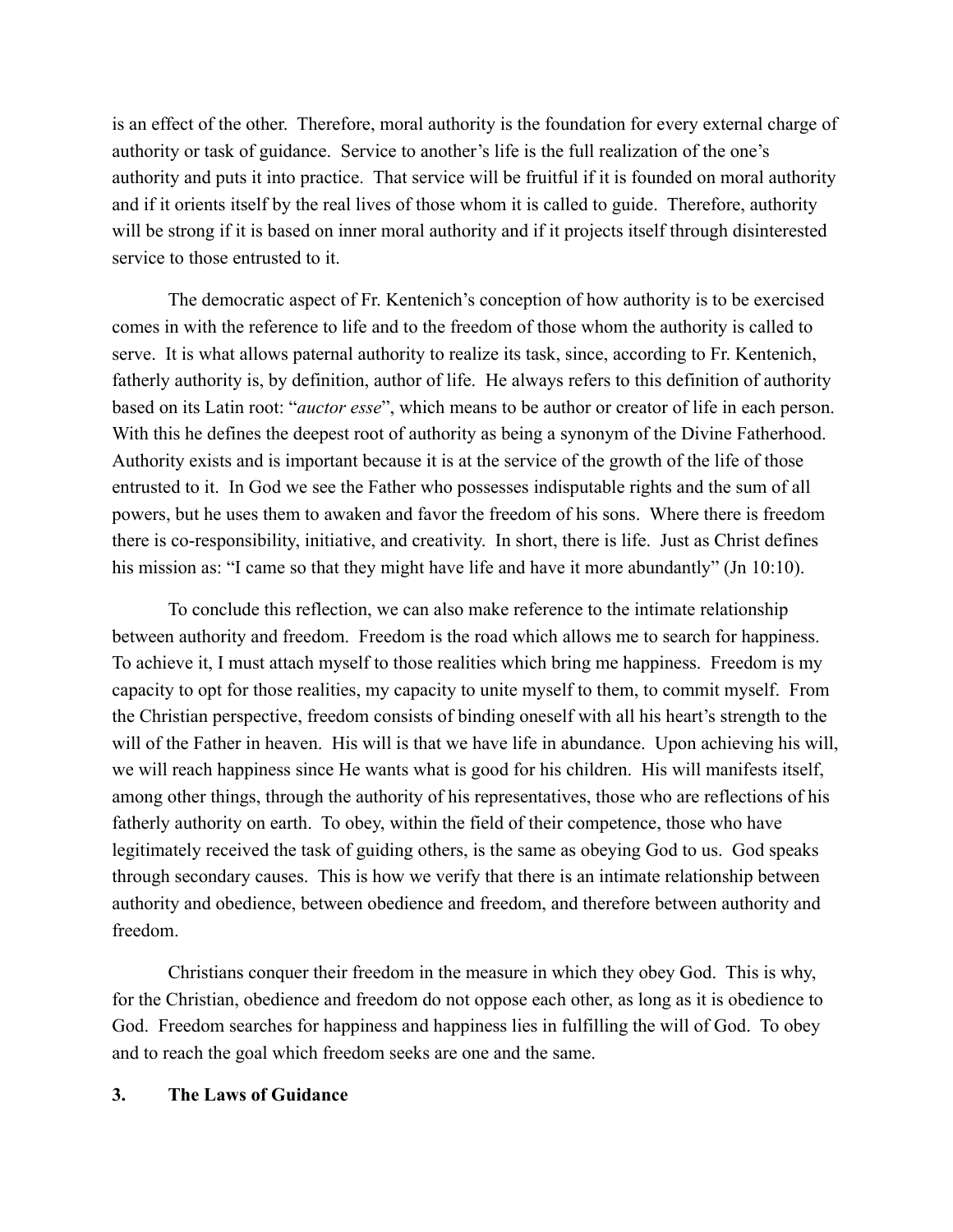Through his observation of life, our Father confirmed a set of constants or laws in the guidance of a community that he later systematized throughout the development of the family. The majority of these laws are related to what we know in Schoenstatt as the "pedagogy of movement." At first glance, we can distinguish between two types of laws in Fr. Kentenich's style of guidance. One group of these laws has its starting point in the community and therefore approaches guidance by incorporating that which comes from the group that is being guided. The other type of laws has its starting point in the person who is guiding the group. It accentuates the influence that the leader can exercise over the community from the outside, in other words, through he who is guiding the group.

### 3.1 The Inductive Style of Guidance

 In order to define this style of guidance, we must do so by describing different aspects and attitudes that allow the leader to grasp, take in, integrate and channel the life of the group.

a) Guiding through dialogue

Fr. Kentenich's style of guidance is characterized by dialogue. For this to occur, one must leave time for dialogue, actively search it out, and create the space necessary for personal and communal dialogue to arise. We must make a permanent effort not to prohibit or drown out dialogue, directly, indirectly, consciously or unconsciously.

### b) Guiding through contact

Contact is one of the central concepts of Fr. Kentenich's thought. He mentions it frequently in different areas of his work and reflection. For him, contact is more than a conversation. It implies contact with the lives of those who are being guided. This type of contact requires substantial confidence and permeability between the leader and those being guided. The life in different communities differs greatly: personal, intimate life; life that is oriented towards projects; life that is oriented towards ideas that lead to action. Through contact, this life must be grasped, channeled, and guided.

c) Guiding by capturing the atmosphere

It is also important to get to know and understand how to evaluate the atmosphere that pervades in the community in order to better understand it, and in the end, to purify it and put it at the service of the goals of the community.

d) Guiding through serving life Everything mentioned above is meant to assist us in understanding and realizing this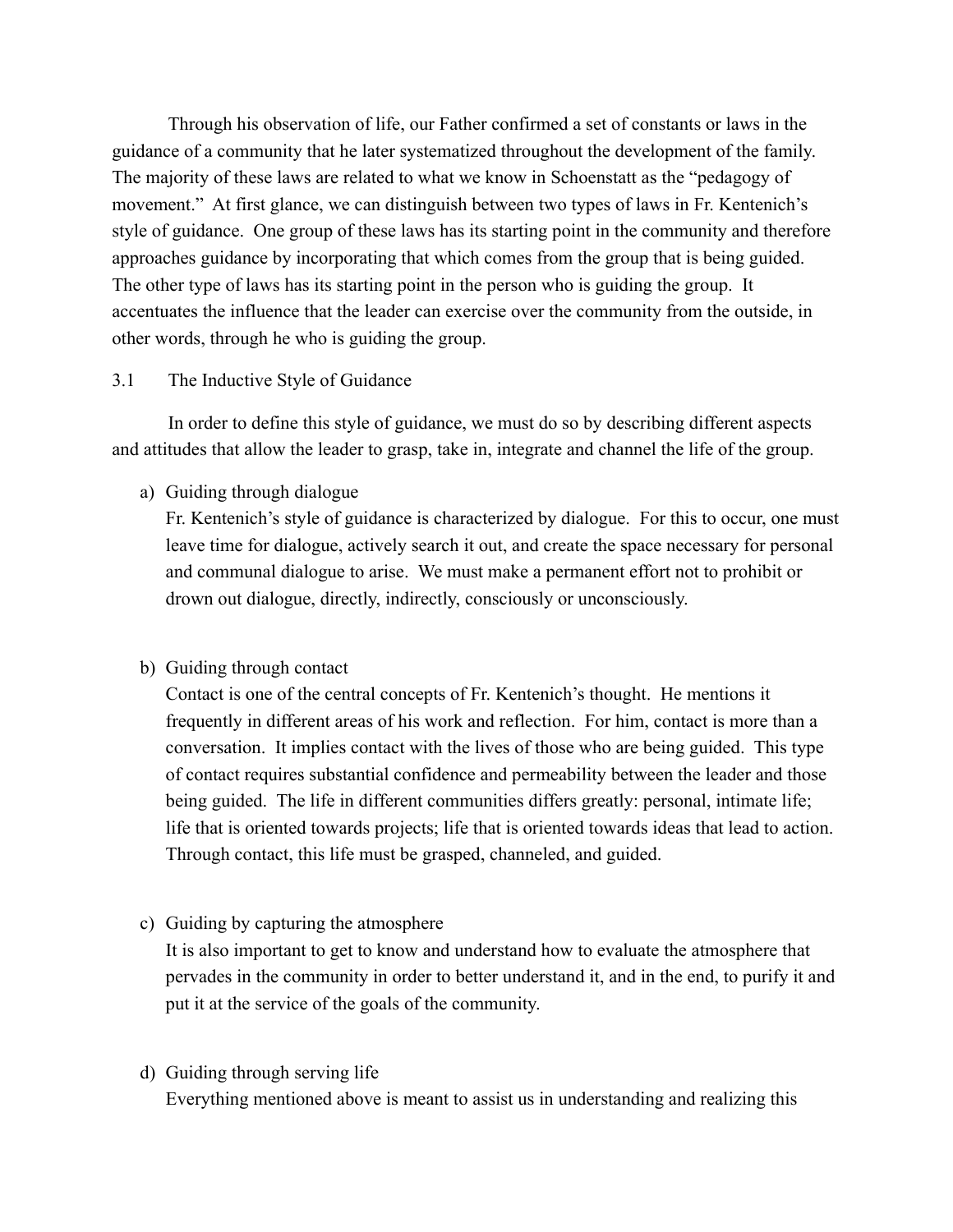central attitude in Fr. Kentenich's conception and praxis of guidance. "Life" is the overall integration of a community's perspectives and interests. In other words, it is the sum of all the ideas and tasks that move and animate them. It is the soul or ideal of the community.

The following aspects can help us gain a better understanding of what is understood by "serving life" and what elements one must keep in mind in order to carry out his service toward life, which presupposes a space for dialogue, the capacity for contact, and a grasp of the corresponding atmosphere:

- Guiding through the discovery of life. This means to avoid projecting one's own ideas and conceptions onto the group. For this it is important for the group to go through a process of seeking out those concerns and desires which are authentically present in those being guided.

- To guide means to help the life within the group to be expressed, to take shape and to project itself.

- Guiding through interpretation. This refers to the fact that ideas can be at the service of life. By forming words, we can help express the life that blossoms within a community. To do this we go about collecting different points of view which clarify and identify what is happening in the group. These are elements which permit the members of a community to gain a deeper understanding of themselves, as well as the community's situation and processes.

- Guiding by bringing into focus the "concentration points." The individual longings and methods of realizing those longings can be guided to a point of convergence to the extent that the leader can formulate them and bring them to the attention of others, making them a topic of dialogue and exchange. That is, he must bring together what is dispersed and create communal points of concentration.

### e) Guiding by interpreting the signs of the times

Guidance doesn't occur in an isolated environment, or in an objective, ahistorical, chemically pure space. For Fr. Kentenich, the fact that God's voice manifests itself in time, real events, life, and in history is very important. He always invited us to distinguish between a positive and a negative spirit of the times. He who guides others needs to be able to take in, discern, and interpret those voices that form a part of the lives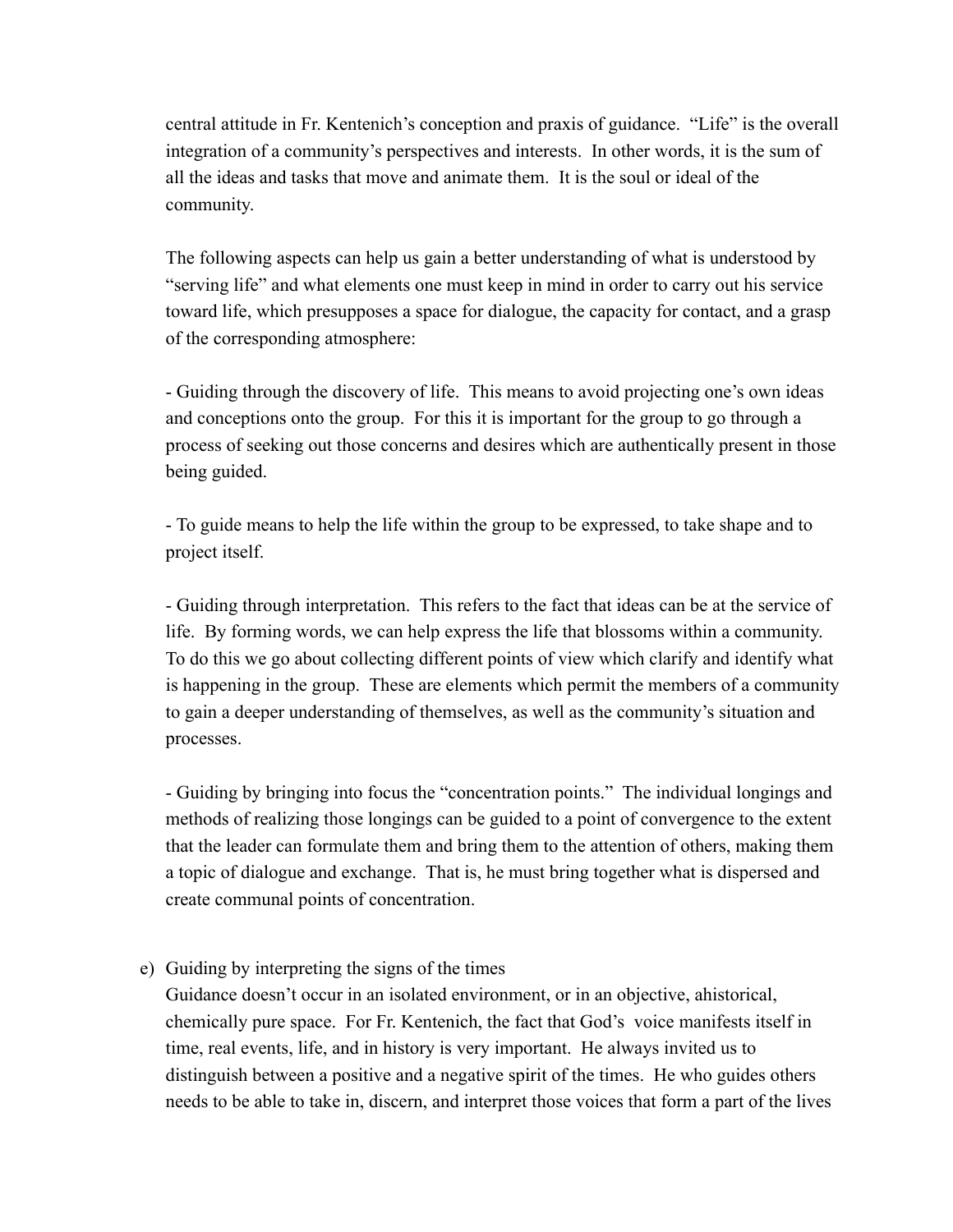he is guiding and that influence them. Therefore, one must depend on these voices of God in order to guide others and help them find the path that will allow them to develop within the context of their times. From there, they can discover the greatest potential for themselves and their community.

# 3.2 Guiding through impulses

Whoever guides others must not only be able to capture, understand, put into focus, and interpret the lives of those being guided, but he must also be able to give of himself. Fr. Kentenich always expected authority to be life-creating. In other words, he expected those in authority to give impulses as a free offering to the group, impulses that are not imposed, but proposed. The inspiration flowing from the authority must be subordinated to the life of the group, in other words, to the inductive style of guidance. However, Father expected those in authority to always share with others the life which they possess.

The following are some aspects of this style of guidance that can further our understanding:

a) In order to guide, one must be "more than" and be "above."

As a leader of a community, he who guides holds a responsibility for it, and it is normal for him to want to influence the group in a positive way. The mere fact that he wants to serve the life those entrusted to him makes him rise above them. It forces him to be in constant observance and to reflect on the processes they are living out from their own perspective. By carrying out his task in a serious way, he stands out, acquires a rank and demeanor before them and influences them.

b) Guidance through "fullness of life".

In the measure that the leader bears authentic life, this life will necessarily flow into the community in all directions. This is why he has been chosen as leader, the people can identify with him and are influenced and blessed by the life that radiates from his person. Many aspects of the leader's life and actions will indirectly find expression in the life of the community.

c) Guidance through ideas.

On the one hand, we have those ideas which interpret and express the inner life of the group. But here we are referring to ideas that awaken life within the group. These correspond to true impulses. We must steer away from those ideas which are unilaterally abstract. There is an overabundance of good ideas, but far too often they are no good for life. We are looking for those ideas that can provoke a movement of life because they respond to a true necessity or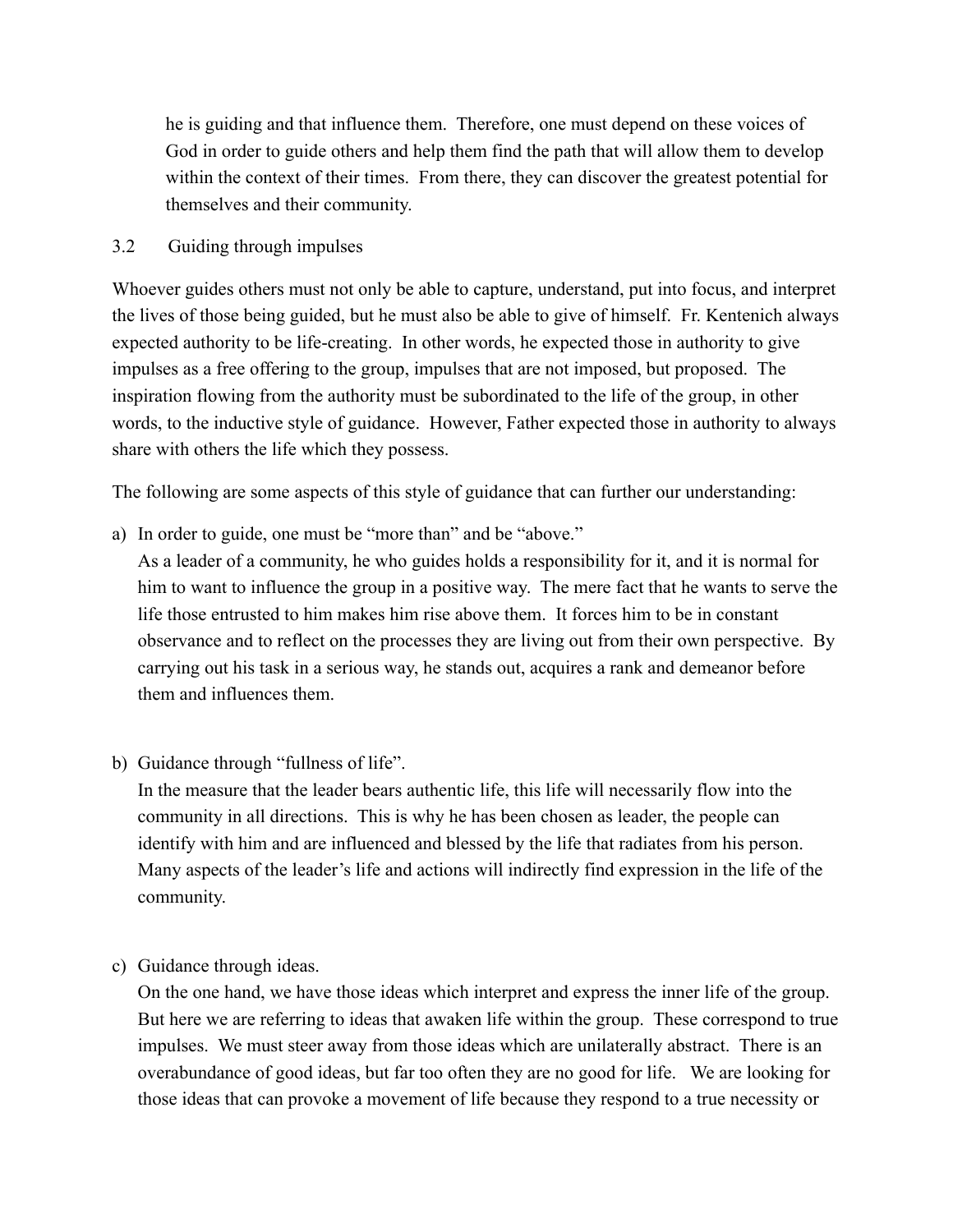they bring about a new level of consciousness, which allows new forces in the soul of the group to flourish which previously lay dormant. Normally only a handful of people arrive at the level where they can formulate these ideas that penetrate the depths of the society to which they belong. These ideas then provoke a dynamic of life which carries the group into a certain current. This is true, for example, in the case of ideas such as fraternity, ecology, feminism, etc. He who is capable of offering new ideas exercises guidance in a group. For this to occur, he must be convinced of that idea, must understand it to the core, study it and place his life at its service.

# d) Guidance through a goal.

In the end, what one hopes for in a community is to achieve a goal that exists in their plans but also must be pushed in order to achieve it. Moreover, one must show the group new goals and objectives. Fr. Kentenich expects whoever is guiding to be capable of demanding things from others. He must possess the will to influence, which today is often looked upon with suspicion of manipulation or abuse. This makes it difficult to carry out this function.

# e) Guidance through prayer.

We cannot omit prayer as a powerful force that effectively acts and influences life. It is not mathematically tangible but its action is undeniable and it belongs in the tradition of the Church. Whoever guides others must trust in this power and use it accordingly to allow his leadership to be influenced by the will of God.

# 3.3 Guidance through the interplay of natural forces within the community.

For the type of community that we generally guide, be it lifegroups, branches, or the diocesan family, it is not essential or even characteristic to have a variety of institutional or normative aspects which impose clear limits, attributes, or definitions of what we may or may not do.

On the contrary, our communities are characterized by having general guidelines, goals, and spiritual and pedagogical orientations. Although many formative materials and itineraries are at our disposition, in general each group and community enjoys a wide spectrum of freedom, mobility, and originality to grow, commit itself to goals, take on tasks, and build its own path within a shared spirituality.

This allows the communities within Schoenstatt to possess an interior, original interplay of forces that deeply characterize it. Whoever leads a community must come to know and use this dynamic. As an example, we can name some "laws" of guidance that correspond to the sociological model of the community in Schoenstatt: